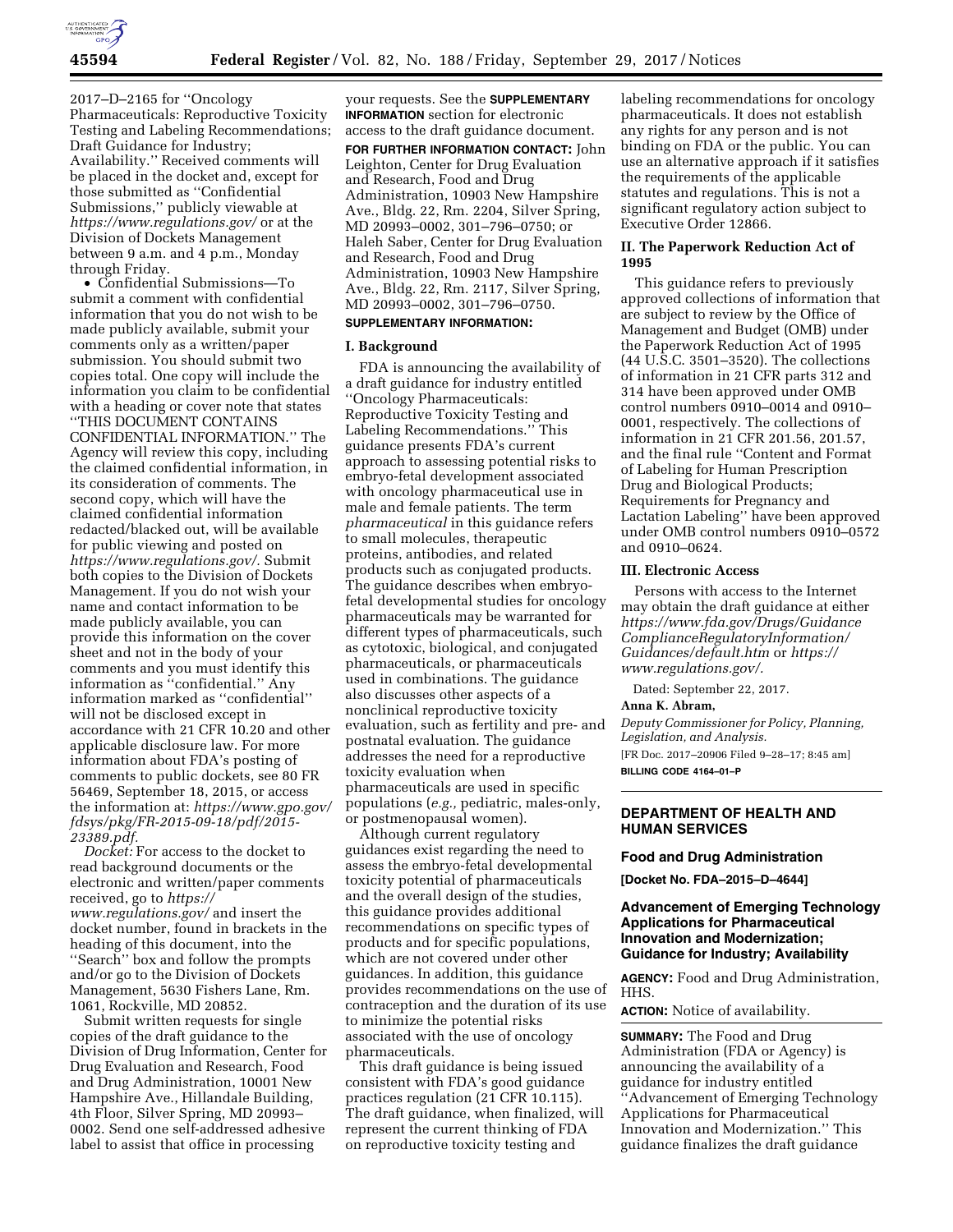issued December 23, 2015, which provides recommendations to pharmaceutical companies interested in participating in a program involving the submission of emerging manufacturing technology. The program is open to companies that intend to include the technology as part of a regulatory submission including an investigational new drug application (IND), original or supplemental new drug application (NDA), abbreviated new drug application (ANDA) or biologic license application (BLA), or applicationassociated Drug Master File (DMF) reviewed by the Center for Drug Evaluation and Research (CDER), and where that technology meets other criteria described in this guidance.

**DATES:** Submit either electronic or written comments on Agency guidances at any time.

**ADDRESSES:** You may submit comments as follows:

### *Electronic Submissions*

Submit electronic comments in the following way:

• *Federal eRulemaking Portal: [https://www.regulations.gov.](https://www.regulations.gov)* Follow the instructions for submitting comments. Comments submitted electronically, including attachments, to *[https://](https://www.regulations.gov) [www.regulations.gov](https://www.regulations.gov)* will be posted to the docket unchanged. Because your comment will be made public, you are solely responsible for ensuring that your comment does not include any confidential information that you or a third party may not wish to be posted, such as medical information, your or anyone else's Social Security number, or confidential business information, such as a manufacturing process. Please note that if you include your name, contact information, or other information that identifies you in the body of your comments, that information will be posted on *[https://www.regulations.gov.](https://www.regulations.gov)* 

• If you want to submit a comment with confidential information that you do not wish to be made available to the public, submit the comment as a written/paper submission and in the manner detailed (see ''Written/Paper Submissions'' and ''Instructions'').

# *Written/Paper Submissions*

Submit written/paper submissions as follows:

• *Mail/Hand delivery/Courier (for written/paper submissions):* Dockets Management Staff (HFA–305), Food and Drug Administration, 5630 Fishers Lane, Rm. 1061, Rockville, MD 20852.

• For written/paper comments submitted to the Dockets Management Staff, FDA will post your comment, as

well as any attachments, except for information submitted, marked and identified, as confidential, if submitted as detailed in ''Instructions.''

*Instructions:* All submissions received must include the Docket No. FDA– 2015–D–4644 for ''Advancement of Emerging Technology Applications for Pharmaceutical Innovation and Modernization.'' Received comments will be placed in the docket and, except for those submitted as ''Confidential Submissions,'' publicly viewable at *<https://www.regulations.gov>* or at the Dockets Management Staff between 9 a.m. and 4 p.m., Monday through Friday.

• Confidential Submissions—To submit a comment with confidential information that you do not wish to be made publicly available, submit your comments only as a written/paper submission. You should submit two copies total. One copy will include the information you claim to be confidential with a heading or cover note that states ''THIS DOCUMENT CONTAINS CONFIDENTIAL INFORMATION.'' The Agency will review this copy, including the claimed confidential information, in its consideration of comments. The second copy, which will have the claimed confidential information redacted/blacked out, will be available for public viewing and posted on *[https://www.regulations.gov.](https://www.regulations.gov)* Submit both copies to the Dockets Management Staff. If you do not wish your name and contact information to be made publicly available, you can provide this information on the cover sheet and not in the body of your comments and you must identify this information as ''confidential.'' Any information marked as ''confidential'' will not be disclosed except in accordance with 21 CFR 10.20 and other applicable disclosure law. For more information about FDA's posting of comments to public dockets, see 80 FR 56469, September 18, 2015, or access the information at: *[https://www.gpo.gov/](https://www.gpo.gov/fdsys/pkg/FR-2015-09-18/pdf/2015-23389.pdf) [fdsys/pkg/FR-2015-09-18/pdf/2015-](https://www.gpo.gov/fdsys/pkg/FR-2015-09-18/pdf/2015-23389.pdf) [23389.pdf.](https://www.gpo.gov/fdsys/pkg/FR-2015-09-18/pdf/2015-23389.pdf)* 

*Docket:* For access to the docket to read background documents or the electronic and written/paper comments received, go to *[https://www.](https://www.regulations.gov) [regulations.gov](https://www.regulations.gov)* and insert the docket number, found in brackets in the heading of this document, into the ''Search'' box and follow the prompts and/or go to the Dockets Management Staff, 5630 Fishers Lane, Rm. 1061, Rockville, MD 20852.

Submit written requests for single copies of this guidance to the Division of Drug Information, Center for Drug Evaluation and Research, Food and Drug Administration, 10001 New

Hampshire Ave., Hillandale Building, 4th Floor, Silver Spring, MD 20993– 0002. Send one self-addressed adhesive label to assist that office in processing your requests. See the **SUPPLEMENTARY INFORMATION** section for electronic access to the guidance document.

**FOR FURTHER INFORMATION CONTACT:** Sau L. Lee, Center for Drug Evaluation and Research, Food and Drug Administration, Bldg. 22, Rm. 2128, 10903 New Hampshire Ave., Silver Spring, MD 20993–0002, 240–506–9136; or for further information or to submit requests to participate in the program, please use *[CDER-ETT@fda.hhs.gov.](mailto:CDER-ETT@fda.hhs.gov)* 

# **SUPPLEMENTARY INFORMATION:**

# **I. Background**

FDA is announcing the availability of a guidance for industry entitled ''Advancement of Emerging Technology Applications for Pharmaceutical Innovation and Modernization.'' FDA is committed to supporting and enabling pharmaceutical innovation and modernization as part of the Agency's mission to protect and promote the public health. While the implementation of emerging technology is critical to advancing product design, modernizing pharmaceutical manufacturing, and improving quality, FDA also recognizes that the adoption of innovative approaches may represent challenges to industry and the Agency.

Issues in pharmaceutical manufacturing have the potential to significantly impact patient care as failures in quality may result in product recalls and harm to patients. Additionally, product failures or facility, equipment, or manufacturing problems are a major factor leading to disruptions in drug supply. Modernizing manufacturing technology may lead to a more robust manufacturing process with fewer interruptions in production, fewer product failures (before or after distribution), and greater assurance that the drug products manufactured in any given period of time will provide the expected clinical performance. Encouraging development of emerging technology may lead to pharmaceutical innovation and modernization, such as a more robust drug product design and improved manufacturing with better process control, thereby leading to improved product quality and availability throughout a product's lifecycle.

In this program, pharmaceutical companies can, prior to the regulatory submission, submit questions and proposals about the use of specific emerging technology to a group within